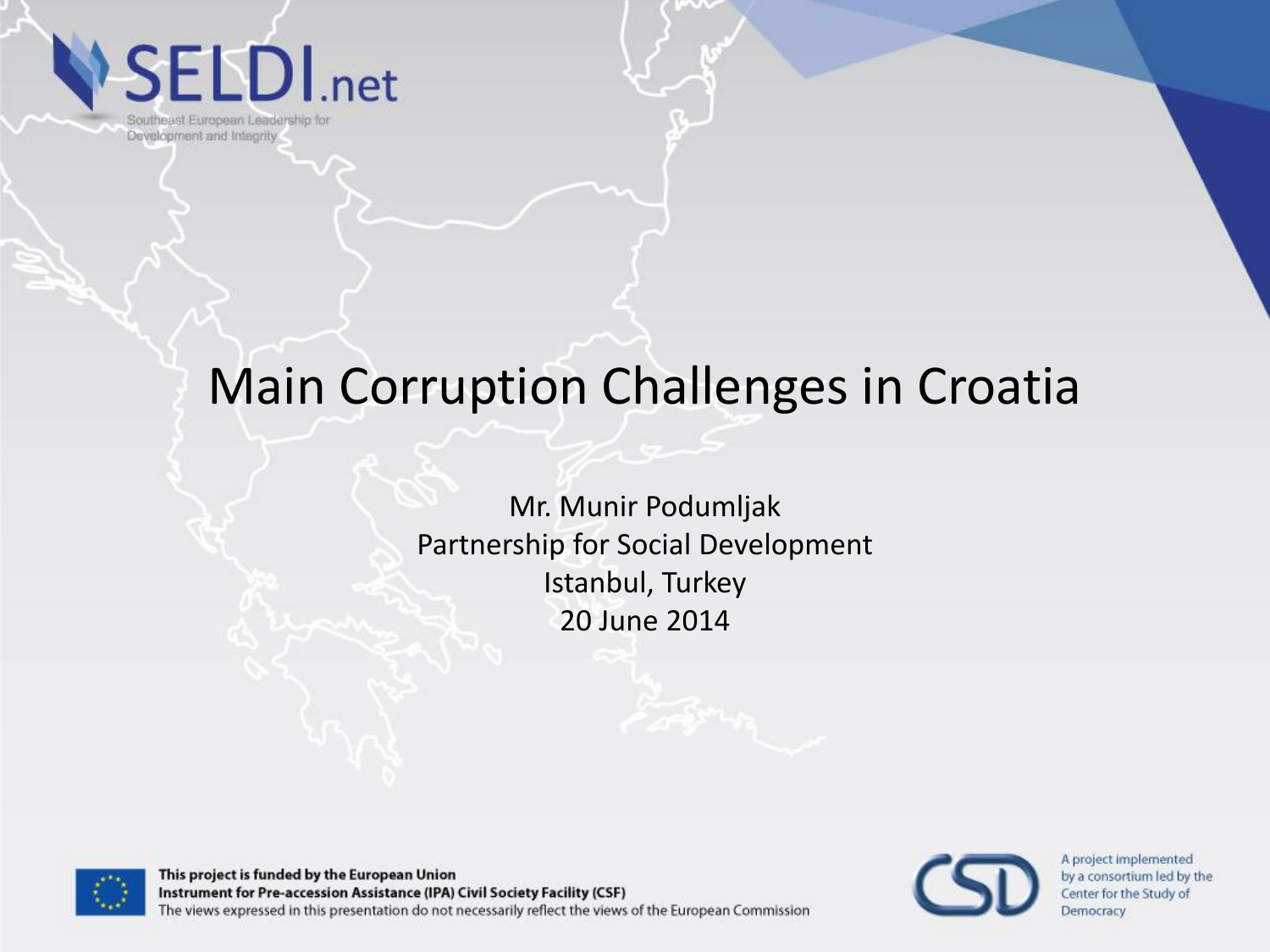#### Corruption Environment in Croatia

- Success story in tackling corruption?
- Prosecution of high-level cases:

→ Ivo Sanader: war profiteering in Hypo case & receiving bribes in INA-MOL case/ 8,5 years imprisonment/ damage done to the state budget estimates in hundreds of millions of euros

→ *Berislav Rončević*: mismanaging state funds and abuse of power in the case Trucks/ acquitted/ 1.335.000 EUR

→ *Damir Polančec*: abuse of office and state funds - expert study/ 10 months of imprisonment/ 67.000 EUR

→ Petar Čobanković: abuse of power in the Planinska case/ pled guilty, 730 hours of community service/ 3.5 milion euros





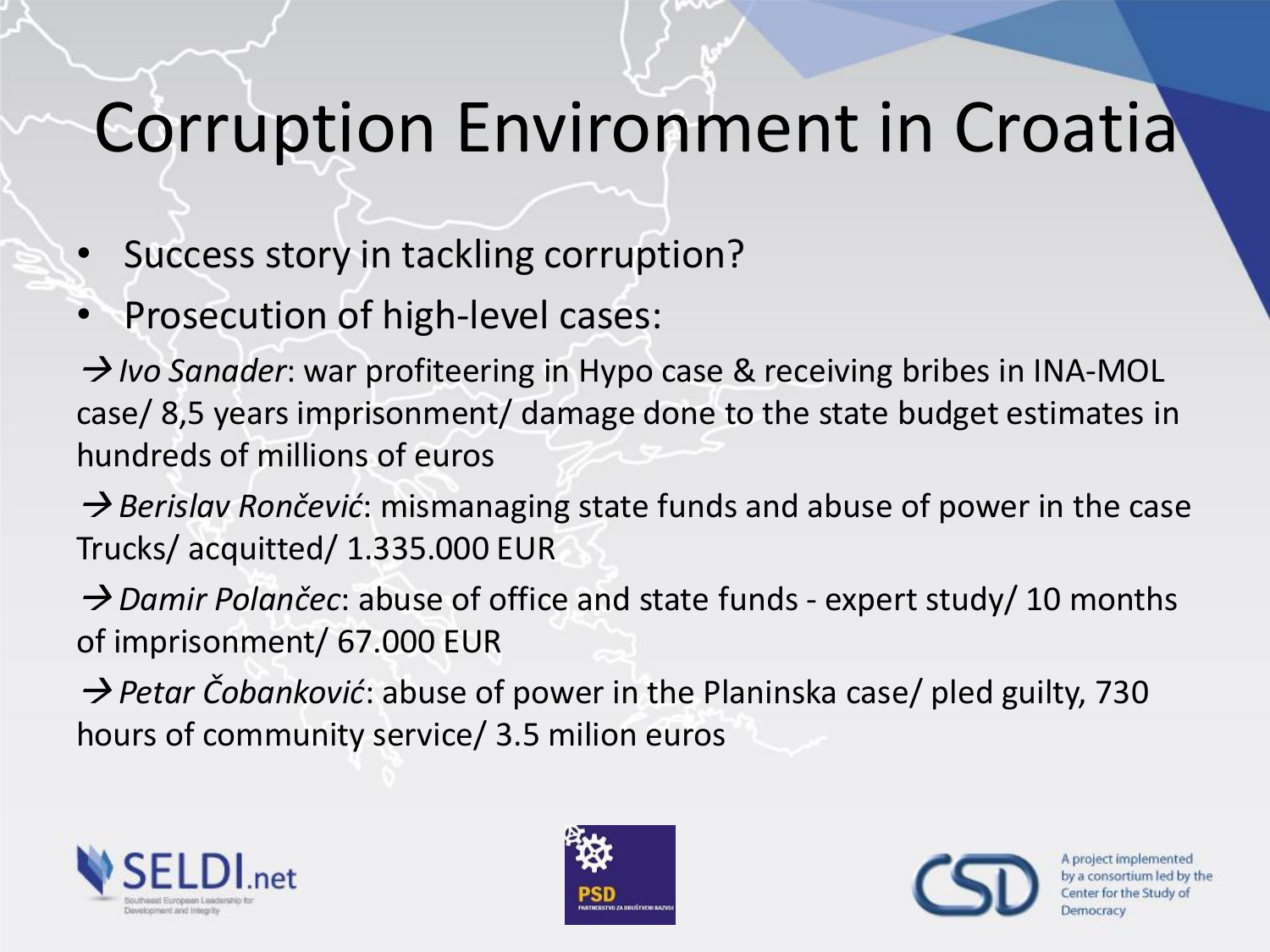# Main Issues in 2014

| Category/Year           | 2014   |
|-------------------------|--------|
| Unemployment            | 83,02% |
| Corruption              | 50,45% |
| Poverty                 | 39,36% |
| Low salaries            | 32,97% |
| Crime                   | 21,78% |
| High prices             | 21,48% |
| Political instability   | 20,08% |
| Healthcare              | 7,79%  |
| Education               | 3,10%  |
| <b>Ethical problems</b> | 2,80%  |
| Environmental pollution | 2,80%  |

Note: Total percentage exceed a 100, as respondents gave more than one answer.

Source: SELDI Corruption Monitoring System, 2014.





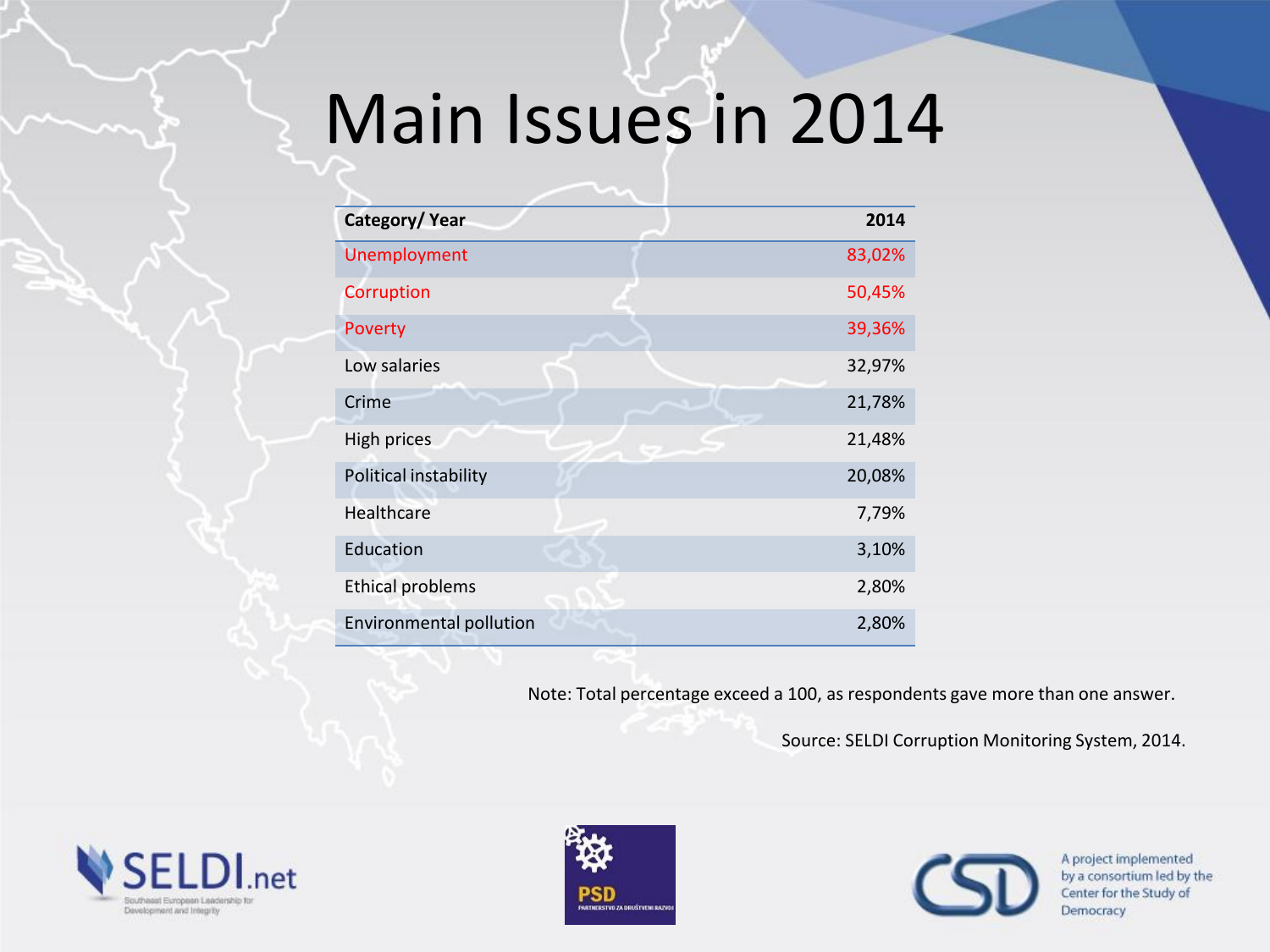#### Level of corruptness of the environment

• Identical results as in the 2002 study:







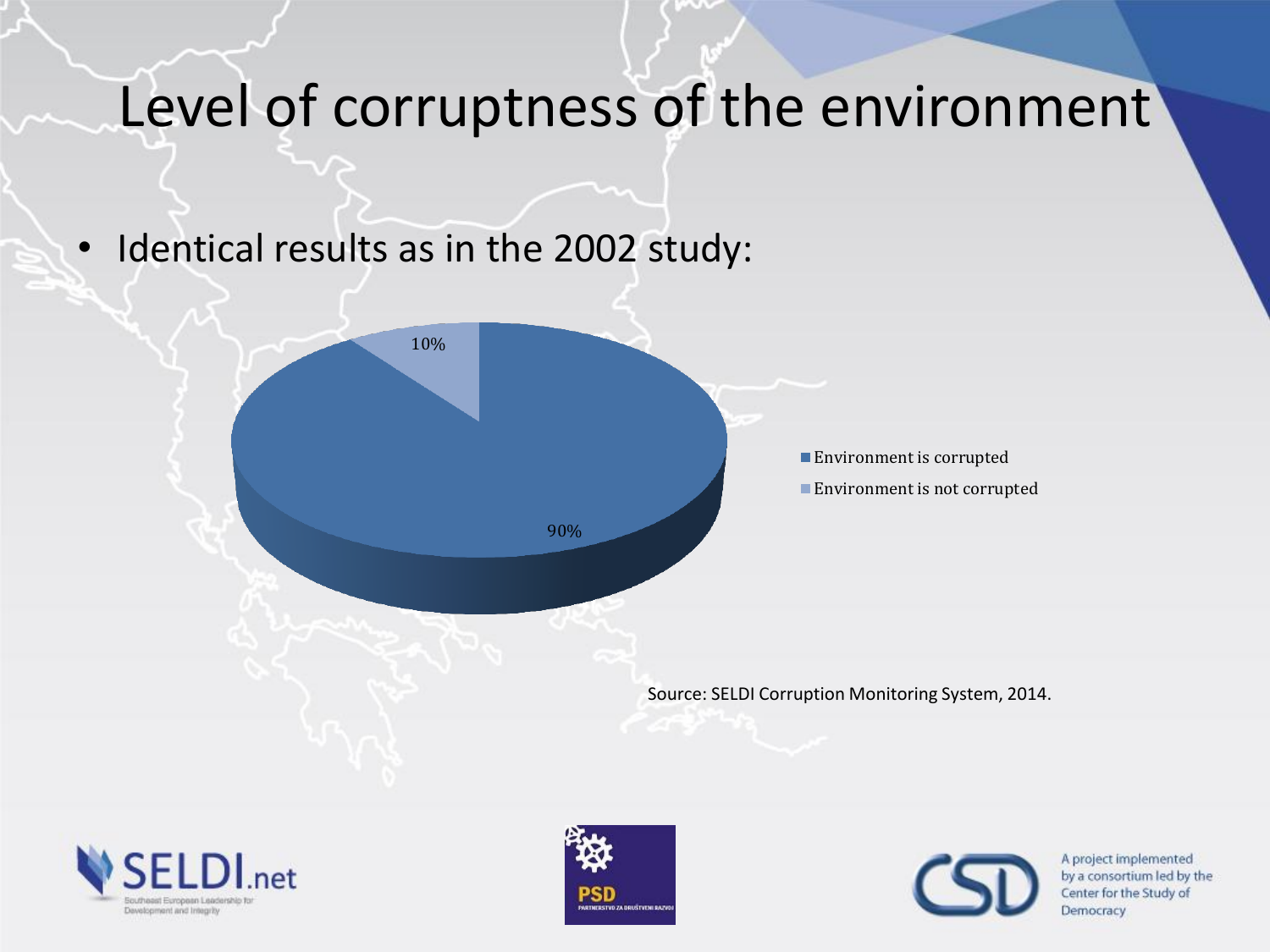#### Citizen´s expectations on the capacity of the public institutions to handle corruption:



Source: SELDI Corruption Monitoring System, 2014.





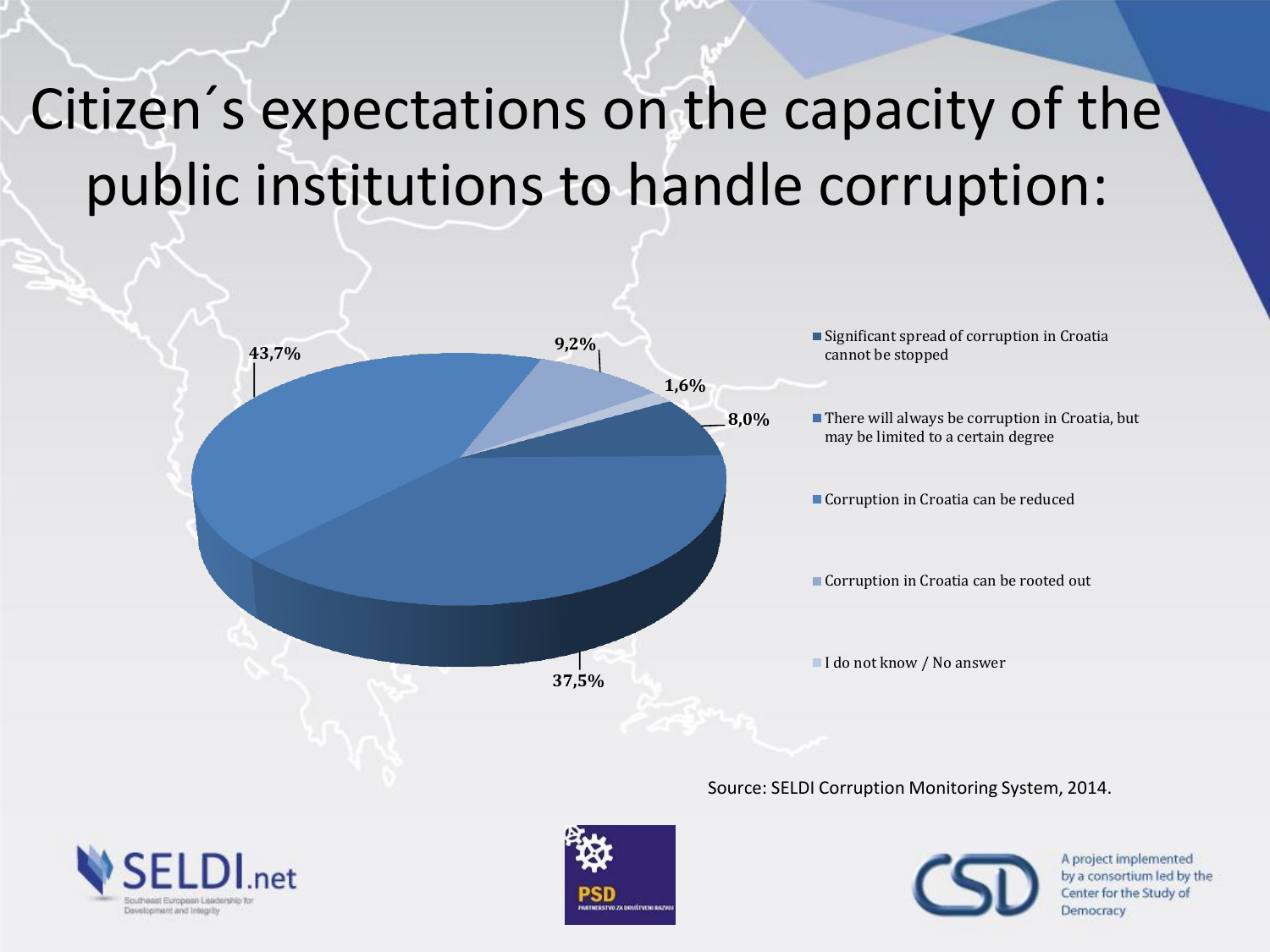#### Corruption Indexes 2001, 2002 to 2014 Comparison



Note: Corruption indexes are calculated as an average of certain variables and can assume a value from 0-10. The closer to 10 the values of the index, the more negative are the assessments of the respective aspect of corruption.

Source: SELDI Corruption Monitoring System, 2014.





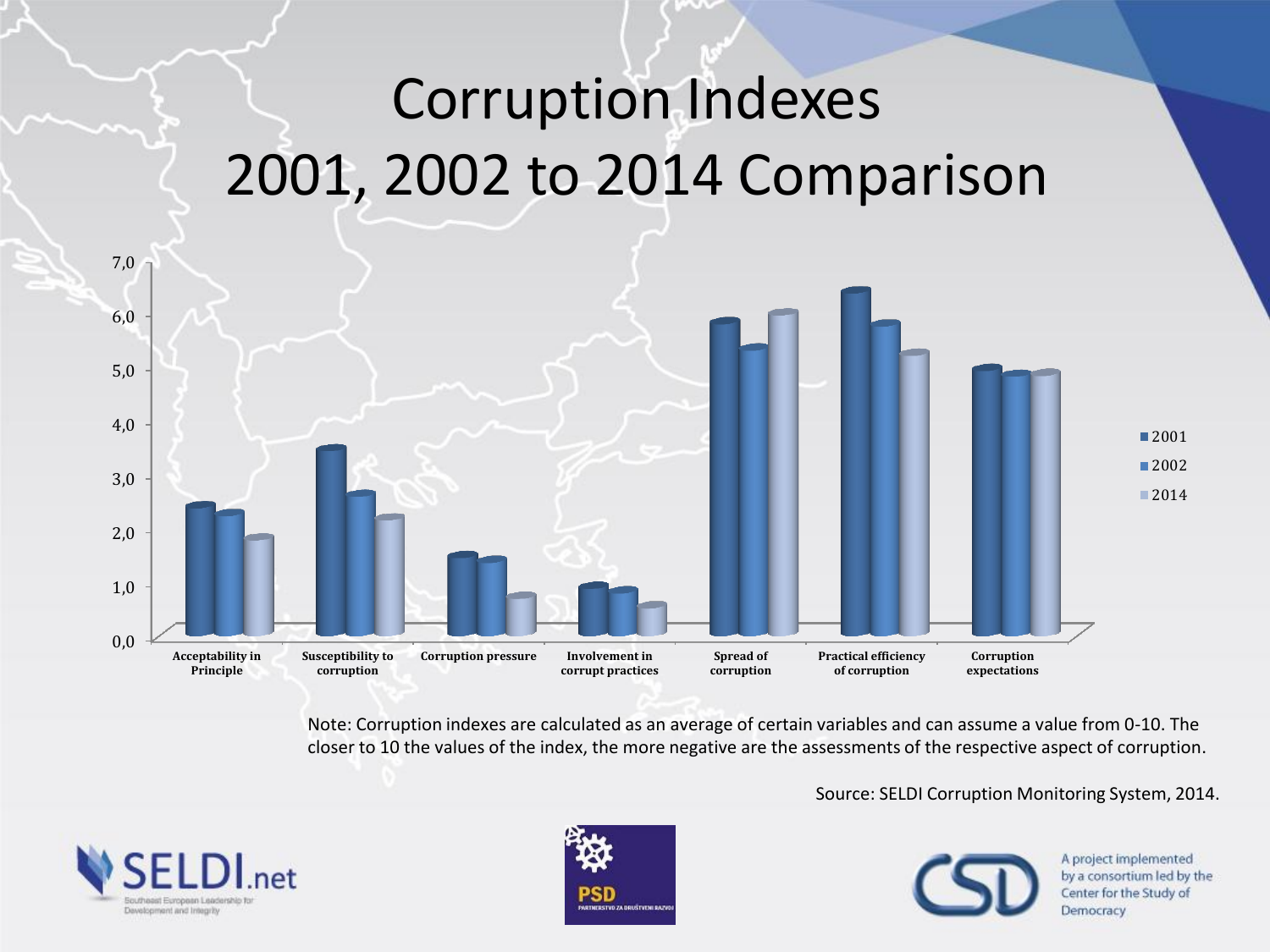# Attitudes towards corruption



Source: SELDI Corruption Monitoring System, 2014.





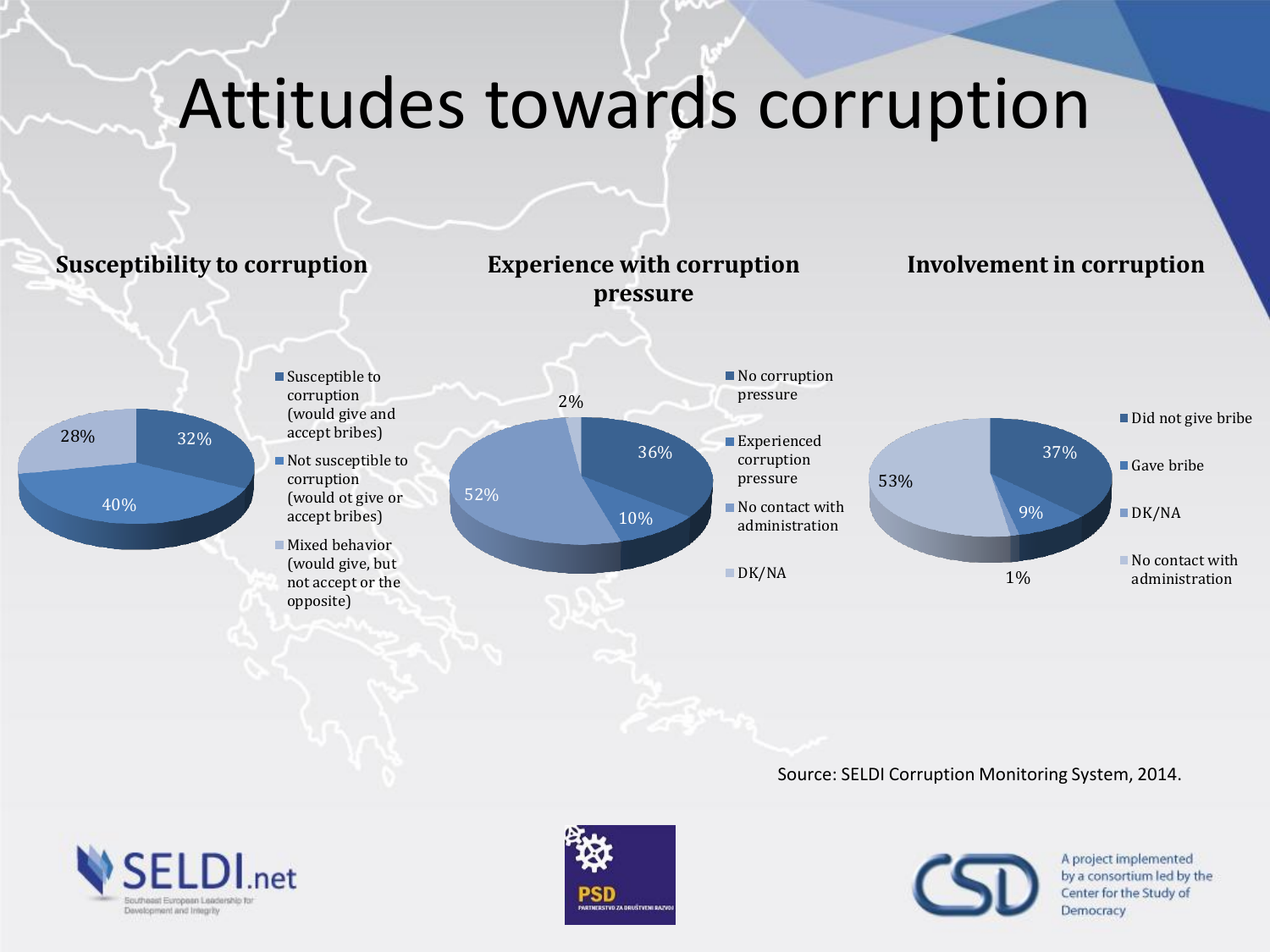# Anticorruption Policies and Regulatory Environment

#### **Anti-Corruption Action Plan** (2012)

The substance of the action plan does not match the needs of the society:

- A) Chapter on Protection of the Victims and the Persons who Report Corruption in Good Faith is omitted from the Action Plan
- B) "recognition of the associations of the fruit and vegetables producers"?!
- C) measures in "suppression of the conflict of interest" are envisaging education of the public servants and local authorities about the existing law instead of reforming the law in order to tackle the issue of the conflict of interest instead of property.
- D) measures are focused on citizens rather than authorities (e.g. tax fraud measures stated in the Anti-Corruption Action plan that are stressed as a major anti-corruption measure).





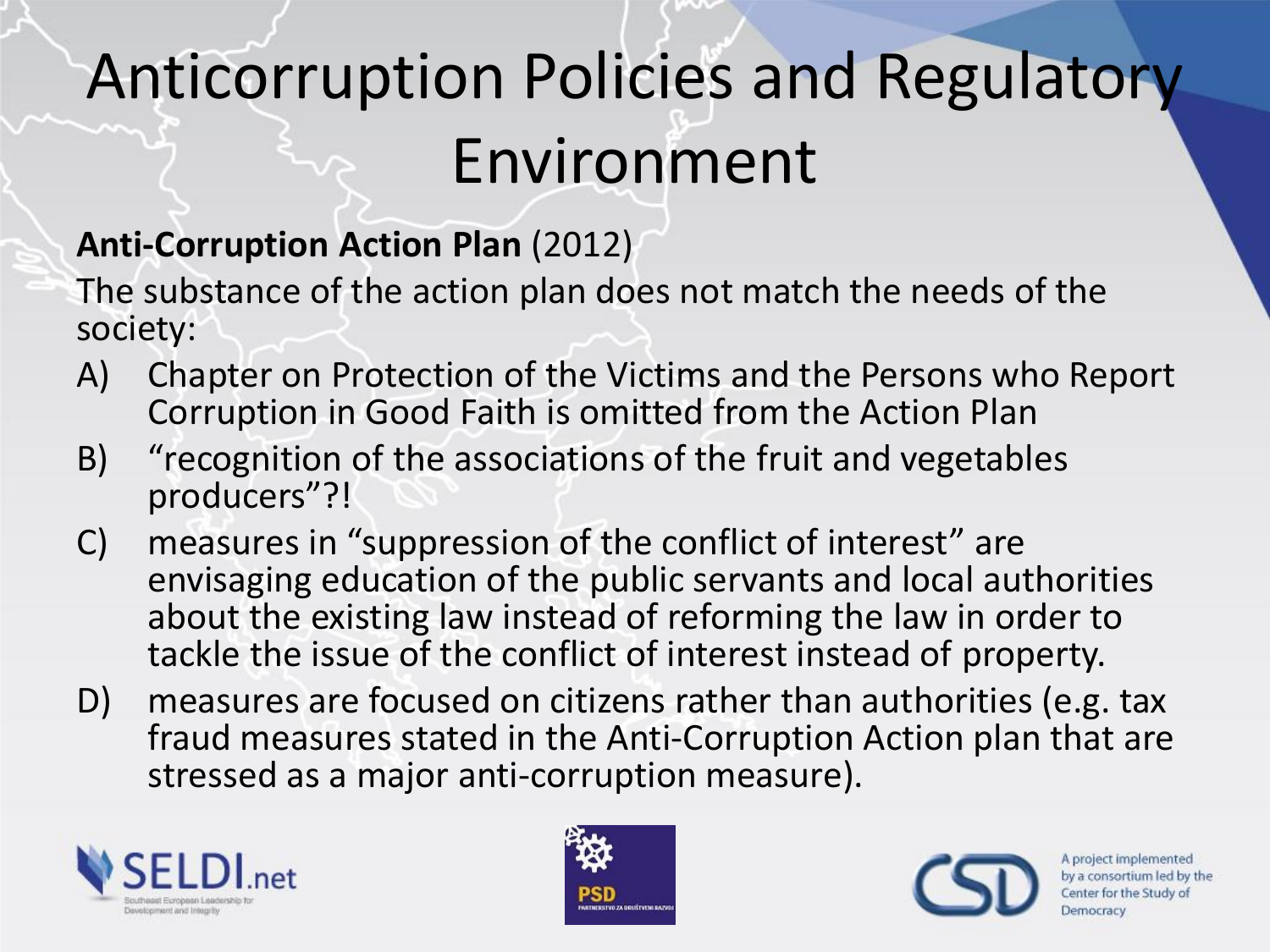# Anticorruption Policies and Regulatory Environment II

#### **Conflict of Interest Prevention Act**

- A) Instruments for declaration and monitoring of the actual interests of the officials are insufficient and weak with no public control or public participation in the process
- B) Sanctions for Conflict of Interest are minor, limited to financial fines and reprimand, or "publishing of the Commission's Decision", and they do not represent any serious obstacle to the conflict of interest
- C) Difference between the Incompatibilities and the Conflict of Interest is not clear





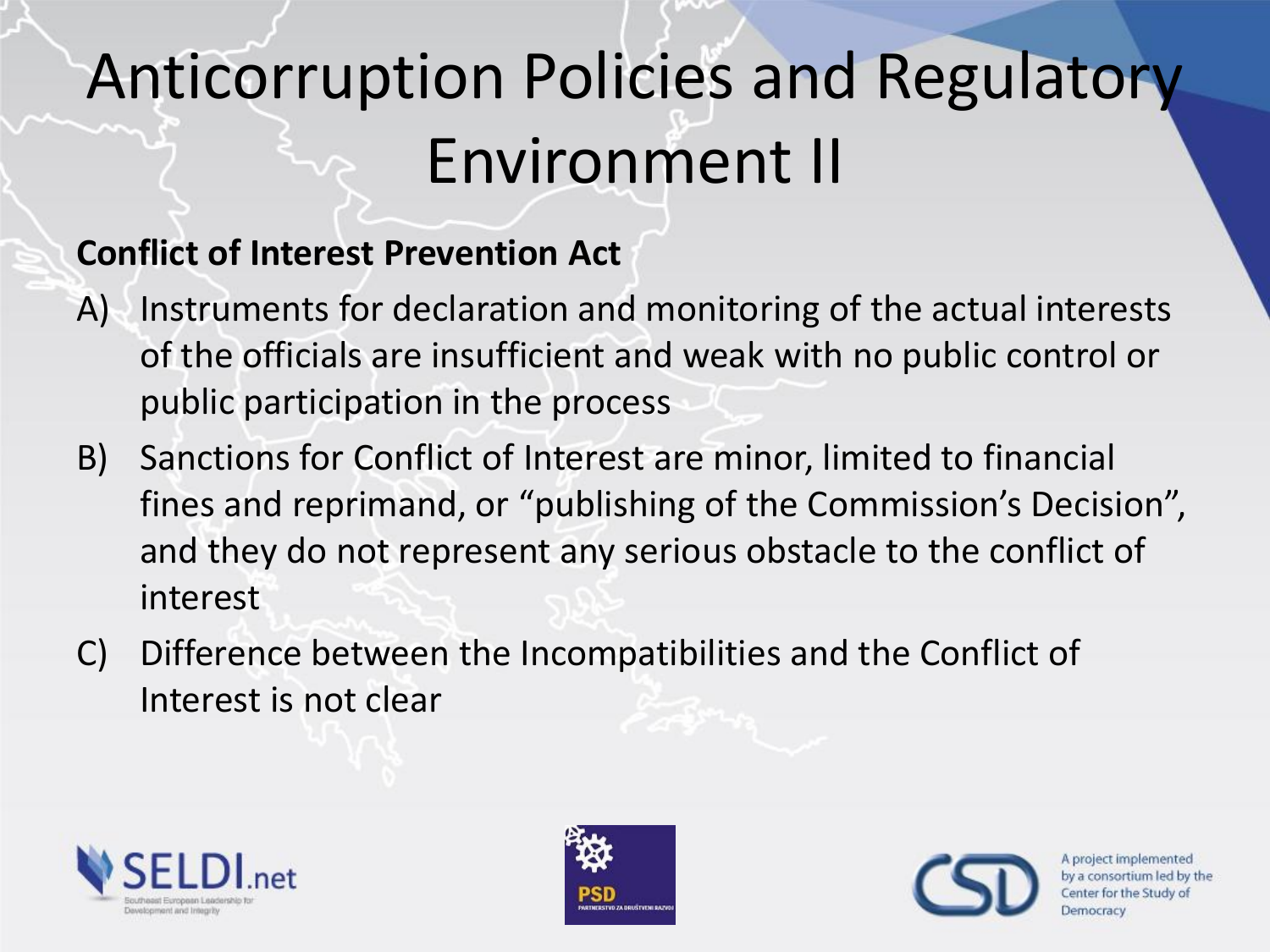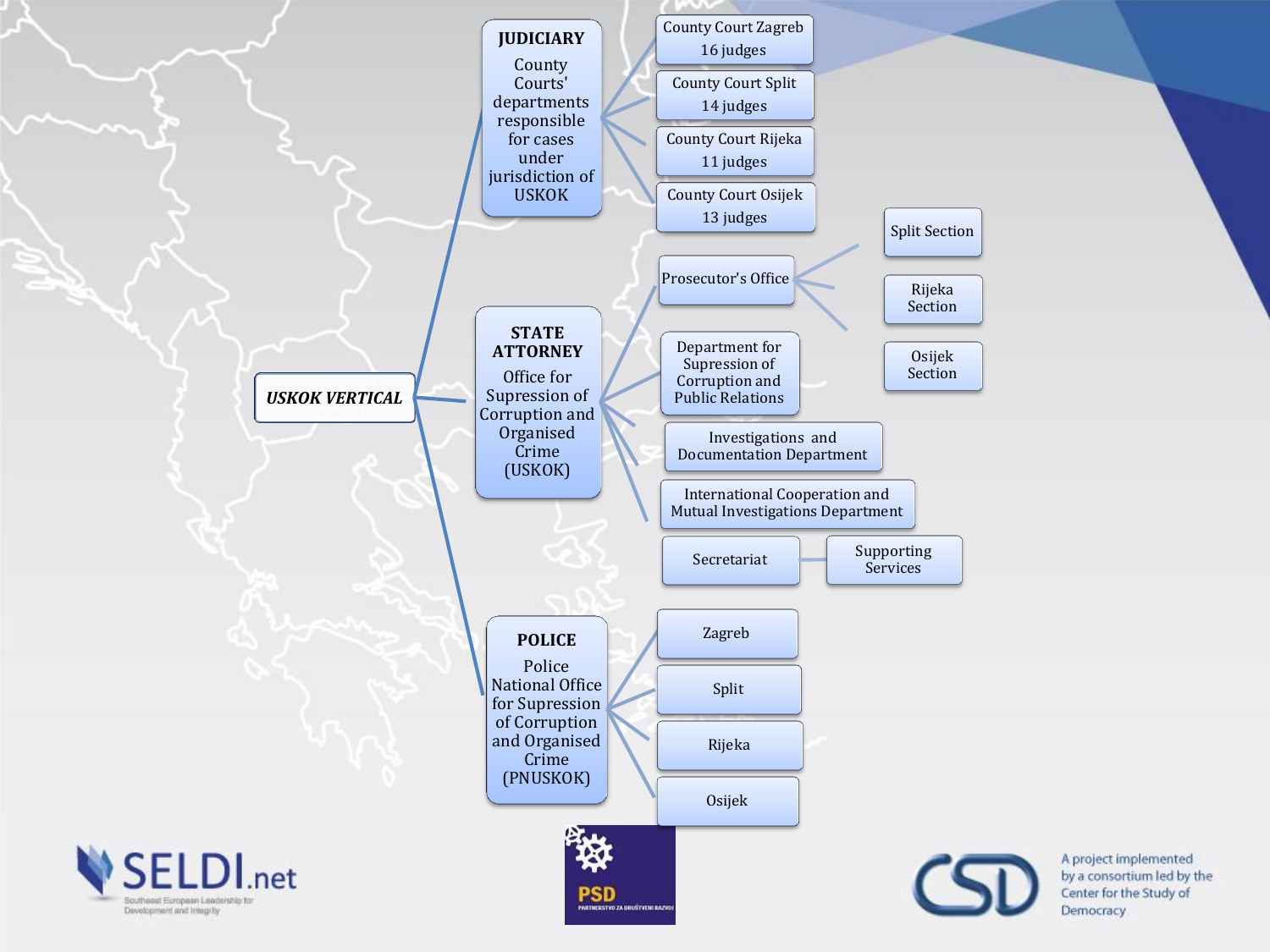

Source: Croatian Bureau of Statistics.





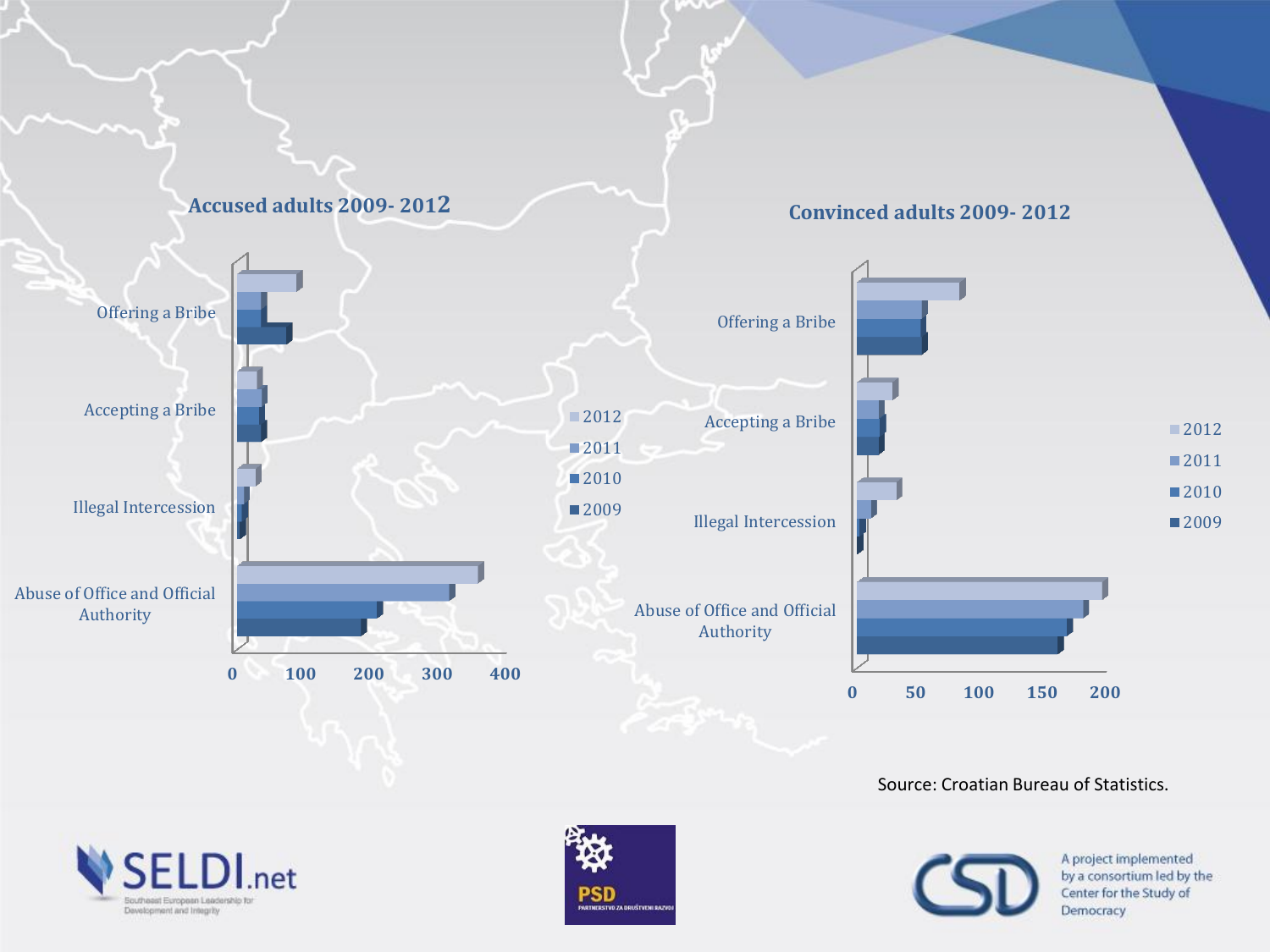#### The Judiciary in Anticorruption

→ Cases: Vesna Žužić & Branko Hrvatin illustrate how little the conflict of interest is understood by the system that should prevent it or suppress it and how it is easy to avoid any kind of sanctions even in cases that are representing conflict of interest situations with no doubt.





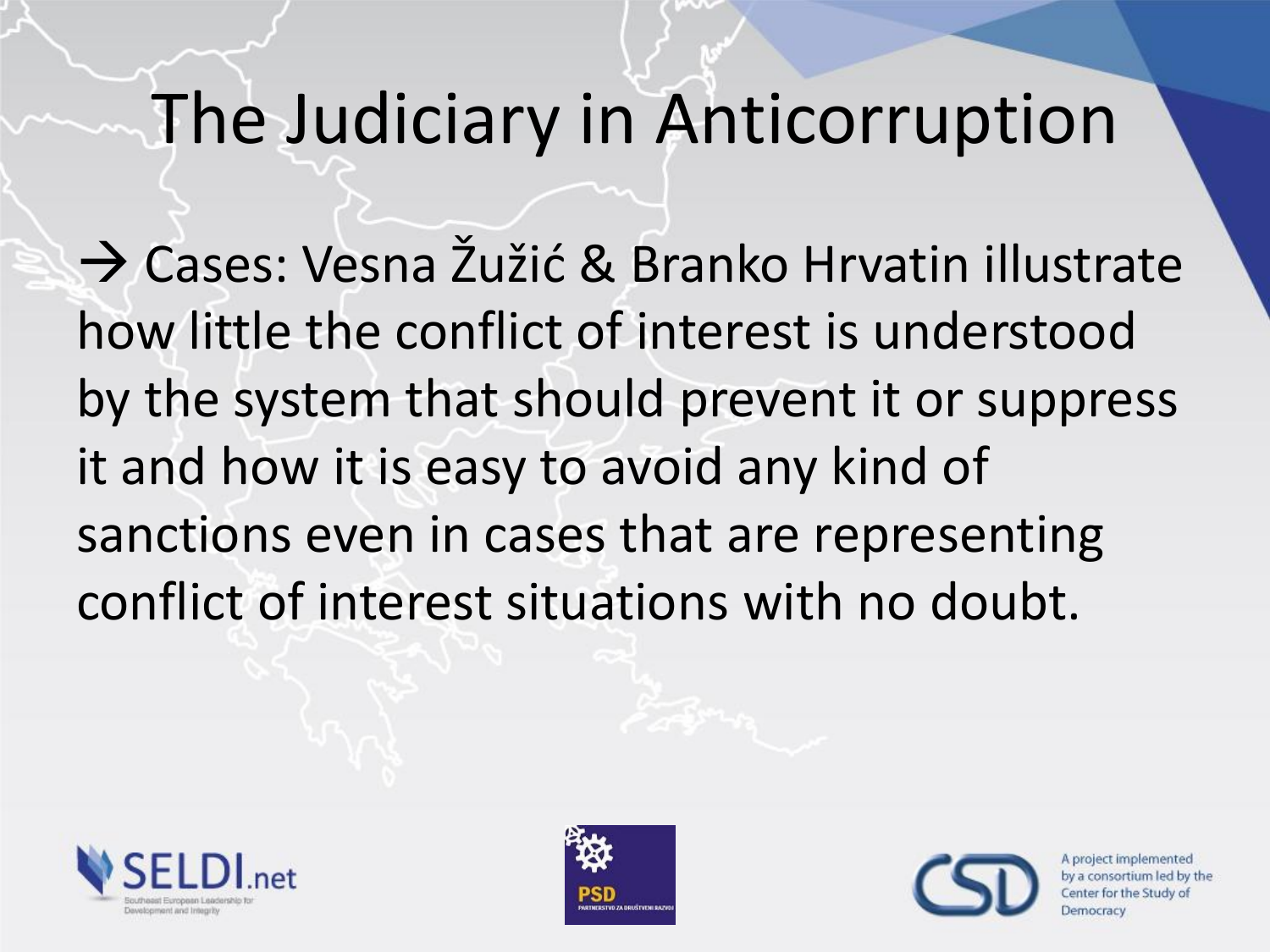#### Corruption and the Economy

• Criteria for awarding and monitoring of certain programs, grants and support have not been established.



**Government budget spending- share of discretionary vs. non-discretionary spending (Fiscal Years 2008- 2012)**

#### Source: Ministry of Finance, author´s own computation





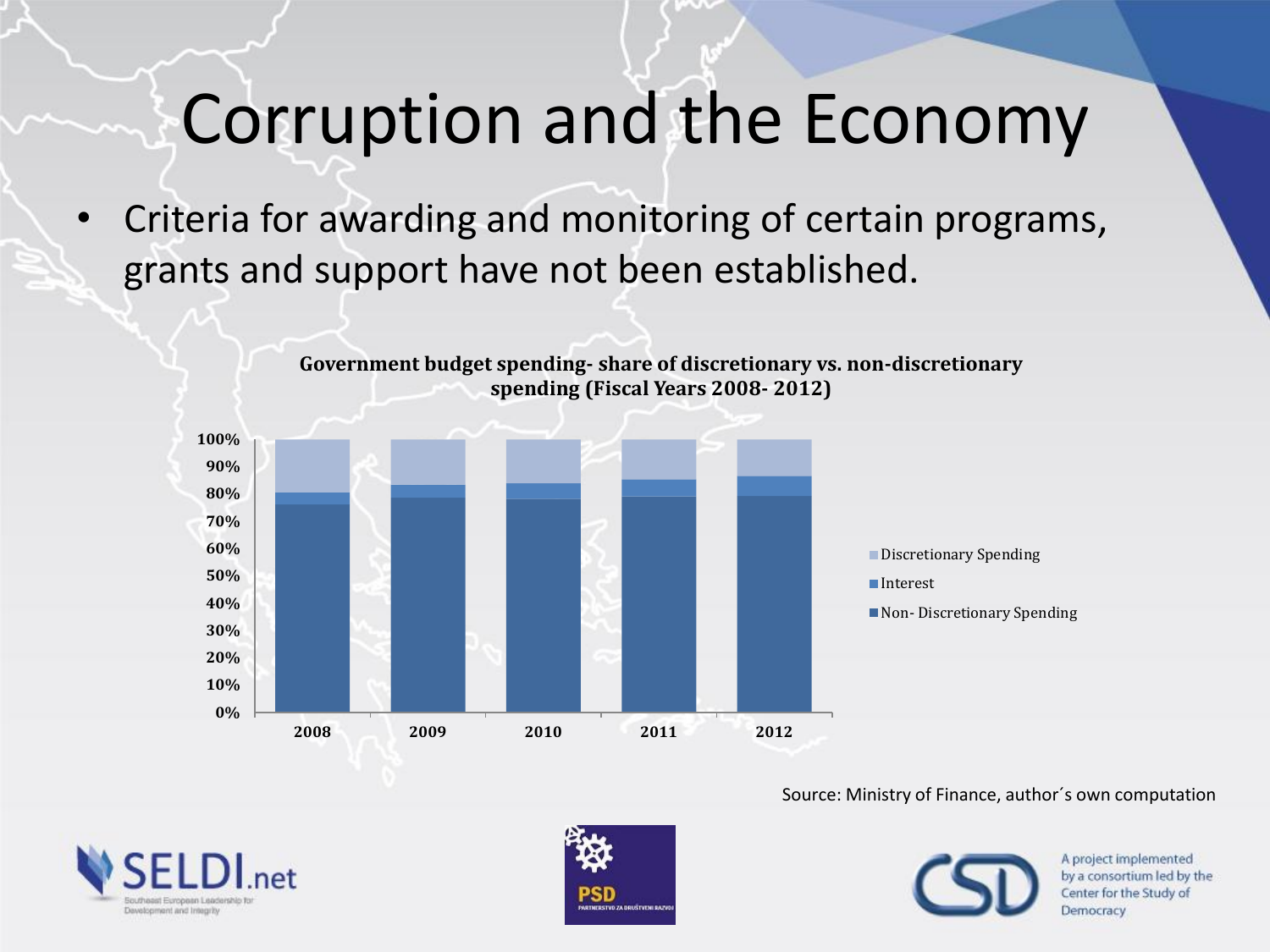## Civil Society in Anticorruption

- NGOs as "badges" of the government
- Clientelism in distribution of resources





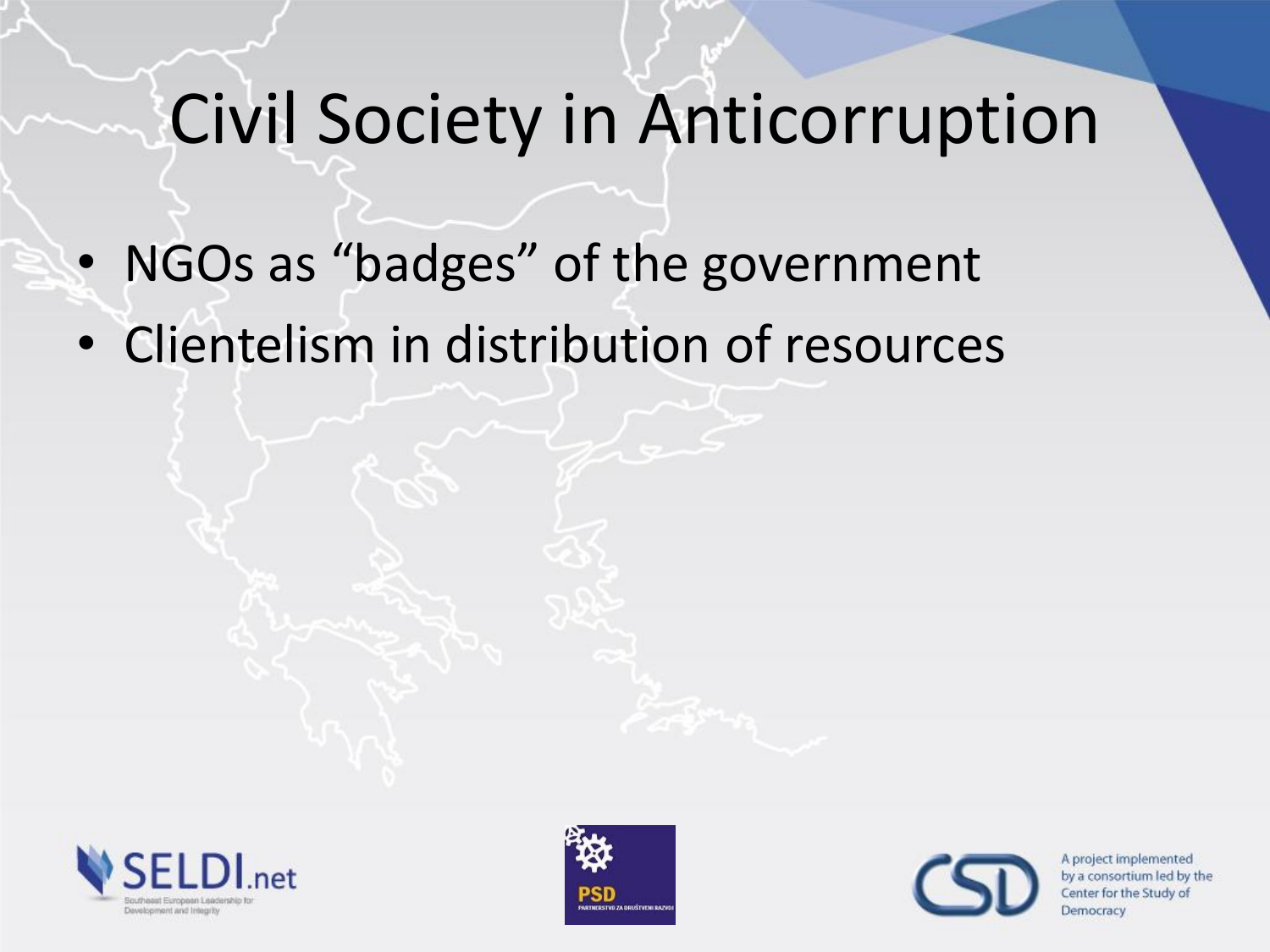#### International Cooperation

• EU assistance in the field of anticorruption

| Country | Total EU pre-<br>accession<br>assistance<br>enveloppe | <b>Funds invested</b><br>in judiciary<br>reform | $\%$  | Funds invested<br>in the fight<br>against<br>corruption | $\frac{0}{0}$ |
|---------|-------------------------------------------------------|-------------------------------------------------|-------|---------------------------------------------------------|---------------|
| Croatia | 998.000.000,00                                        | 28.124.764,60                                   | 2,82% | 9.552.355,11                                            | 0,96%         |

- Foreign assistance in the field of anticorruption:
- a) Since 1993, World Bank provided financing for 47 projects in the amount of \$3.3 billion
- b) Since 1992, USAID provided state financial aid and reorganization of \$320 million





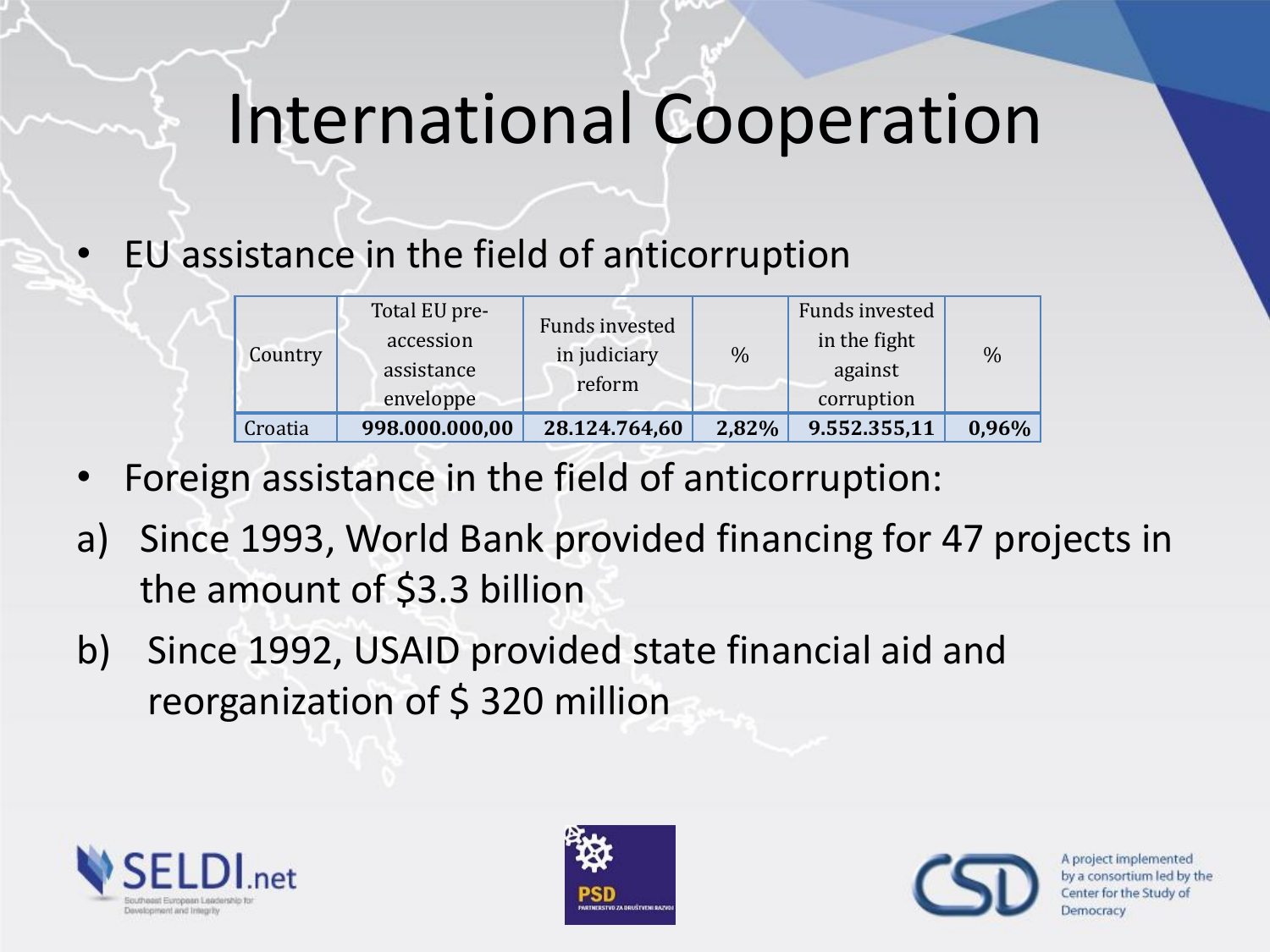## Policy Recommendations

- Protection of the victims and the persons who report corruption in good faith shall be ensured.
- Thorough assesment of Conflict of Interest Prevention Act is needed with special focus on proper sanctioning of such misbehaviour (eg. fines in proportion to the obtained benefits).
- To ensure transparency and accuracy of data through easily accessible and fully searchable databases.
- Quality and availability of the official data and statistics, specifically as regards the enforcement of anticorruption legislation needs to be enhanced.
- A barrier that is created in accessing the Asset Declarations of judges and prosecutors (written request for each Declaration) needs to be removed.
- Accurate and relevant data to analyze and monitor performance of the Judicial and Prosecutorial Council´s needs to be provided to the general public in easy accessible and systematic manner.
- Timely and credible information on government liabilities
- Horizontal cooperation between the institutions in data management is needed
- To ensure that irregularities noticed by the State Audit are accompanied with proper sanctions.